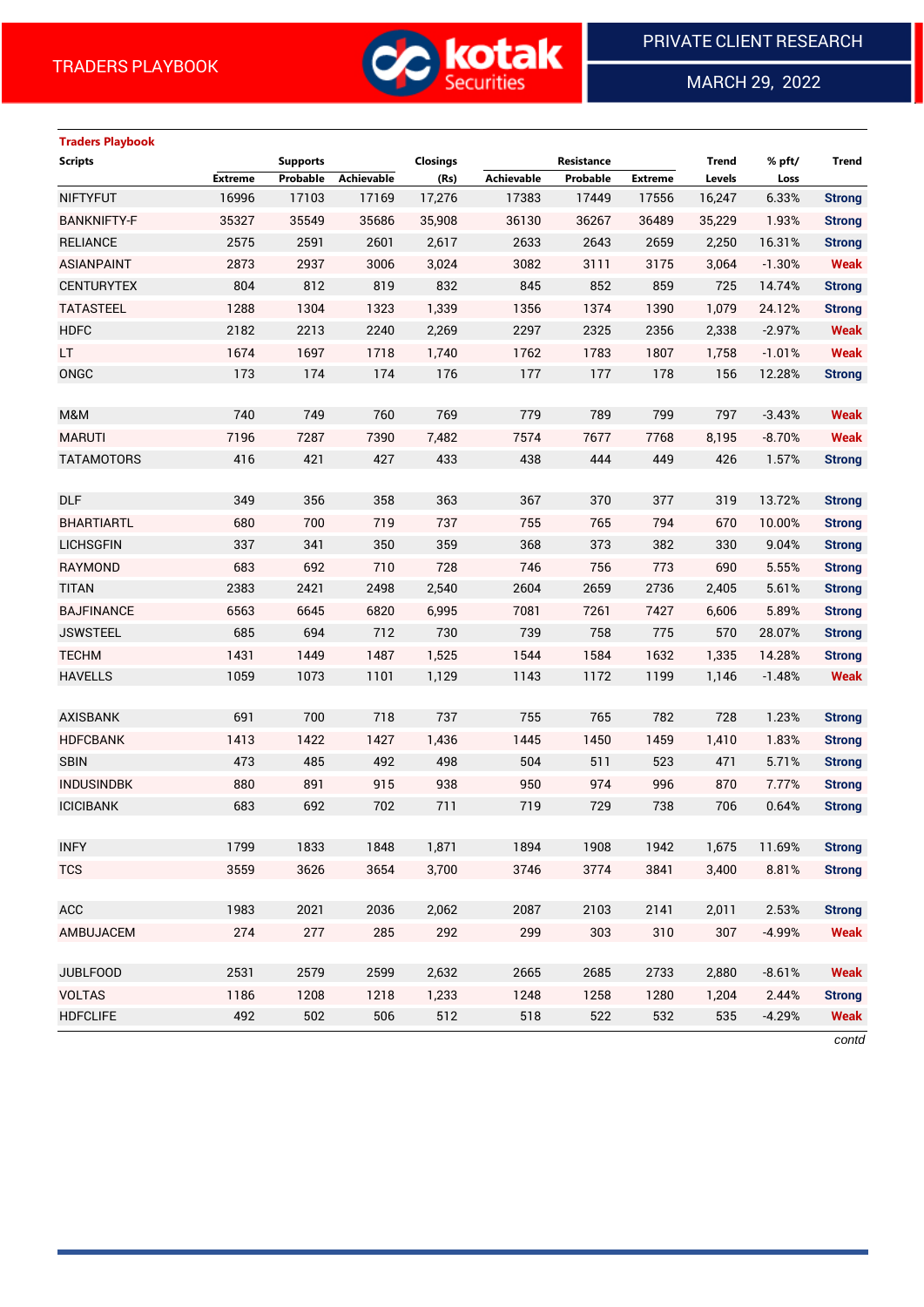#### **Closing Pricess**

Closing price is that price at which a scrip closes on the previous day. Traders can start their intraday trade on this level. The stock or index should sustain above or below the closing price else you should exit the trade. Ideally, half a percent should be the stop loss above or below the closing price to enter the trade.

#### **Trend**

Trend is the level at which the tendency of Indices and Stocks can be identified. For best results, you can use the 'Trend Remarks' to trade. A 'Weak' trend means that traders can trade with a negative bias. If the trend is 'Strong', you can trade long with a positive bias. Base price should be the closing price.

#### **Achievable (Supp/Resis)**

It is the price which can be achieved if the Index/Stock trades above or below the closing price. During normal course of trading, first levels are important as one can take profits around first resistance and supports levels.

## **Probable (Supp/Resis)**

It's a second resistance/support and can be achieved if stocks/indices are in trending mode. Events can lead stocks and indices to reach these levels.

## **Extreme levels**

Sometimes, the stocks fall or rise to their average lowest or highest levels FOR THE DAY and that may act as an excellent contra buying or selling opportunity with a stop loss given in the table. This means buying around extreme support and selling around extreme resistance strictly with a given stop loss. For e.g. If the extreme support for Nifty is given at 5605, and in case the market comes down to similar levels, then you can initiate long positions with the given 'stop loss for long' in the column, say at 5585. If it breaks 5585 then the trader must exit the position. This is valid on both the sides.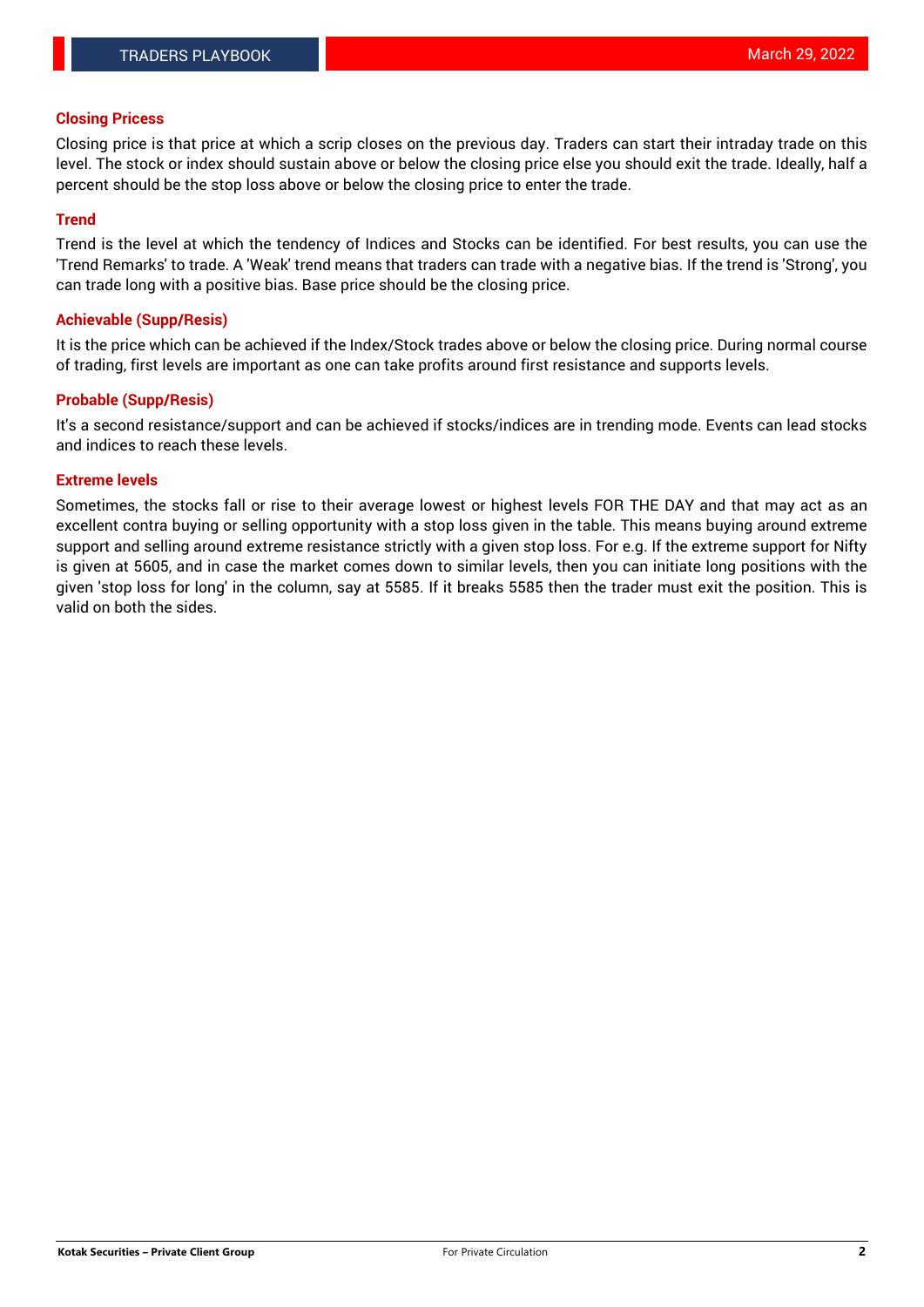## **RATING SCALE (PRIVATE CLIENT GROUP)**

| <b>BUY</b>             | $-$ | A condition that indicates a good time to buy a stock. The exact circumstances of the signal will be determined by the indicator that an<br>analyst is using.    |
|------------------------|-----|------------------------------------------------------------------------------------------------------------------------------------------------------------------|
| <b>SELL</b>            |     | - A condition that indicates a good time to sell a stock. The exact circumstances of the signal will be determined by the indicator that an<br>analyst is using. |
| <b>Stop Loss Order</b> |     | An instruction to the broker to buy or sell stock when it trades beyond a specified price. They serve to either protect your profits or<br>limit your losses.    |

#### **FUNDAMENTAL RESEARCH TEAM (PRIVATE CLIENT GROUP)**

**Shrikant Chouhan Arun Agarwal Amit Agarwal, CFA Hemali Dhame** Head of Research Auto & Auto Ancillary Transportation, Paints, FMCG Banking & Finance shrikant.chouhan@kotak.com arun.agarwal@kotak.com agarwal.amit@kotak.com Hemali.Dhame@kotak.com +91 22 6218 5408 +91 22 6218 6443 +91 22 6218 6439 +91 22 6218 6433

**Jatin Damania Purvi Shah Rini Mehta K. Kathirvelu** Metals & Mining, Midcap **Pharmaceuticals** Research Associate Support Executive jatin.damania@kotak.com [purvi.shah@kotak.com](mailto:purvi.shah@kotak.com) rini.mehta@kotak.com [k.kathirvelu@kotak.com](mailto:k.kathirvelu@kotak.com)  $+91$  22 6218 6440  $+91$  22 6218 6432

**Sumit Pokharna Pankaj Kumar** sumit.pokharna@kotak.com pankajr.kumar@kotak.com +91 22 6218 6438 +91 22 6218 6434

Oil and Gas, Information Tech Construction, Capital Goods & Midcaps

**TECHNICAL RESEARCH TEAM (PRIVATE CLIENT GROUP)**

**Shrikant Chouhan Amol Athawale Sayed Haider** [shrikant.chouhan@kotak.com](mailto:shrikant.chouhan@kotak.com) [amol.athawale@kotak.com](mailto:amol.athawale@kotak.com) Research Associate +91 22 6218 5408 +91 20 6620 3350 [sayed.haider@kotak.com](mailto:sayed.haider@kotak.com)

+91 22 62185498

# **DERIVATIVES RESEARCH TEAM (PRIVATE CLIENT GROUP)**

 $+91$  22 6218 5497

**Sahaj Agrawal Prashanth Lalu Prasenjit Biswas, CMT, CFTe** [sahaj.agrawal@kotak.com](mailto:sahaj.agrawal@kotak.com) [prashanth.lalu@kotak.com](mailto:prashanth.lalu@kotak.com) [prasenjit.biswas@kotak.com](mailto:prasenjit.biswas@kotak.com)